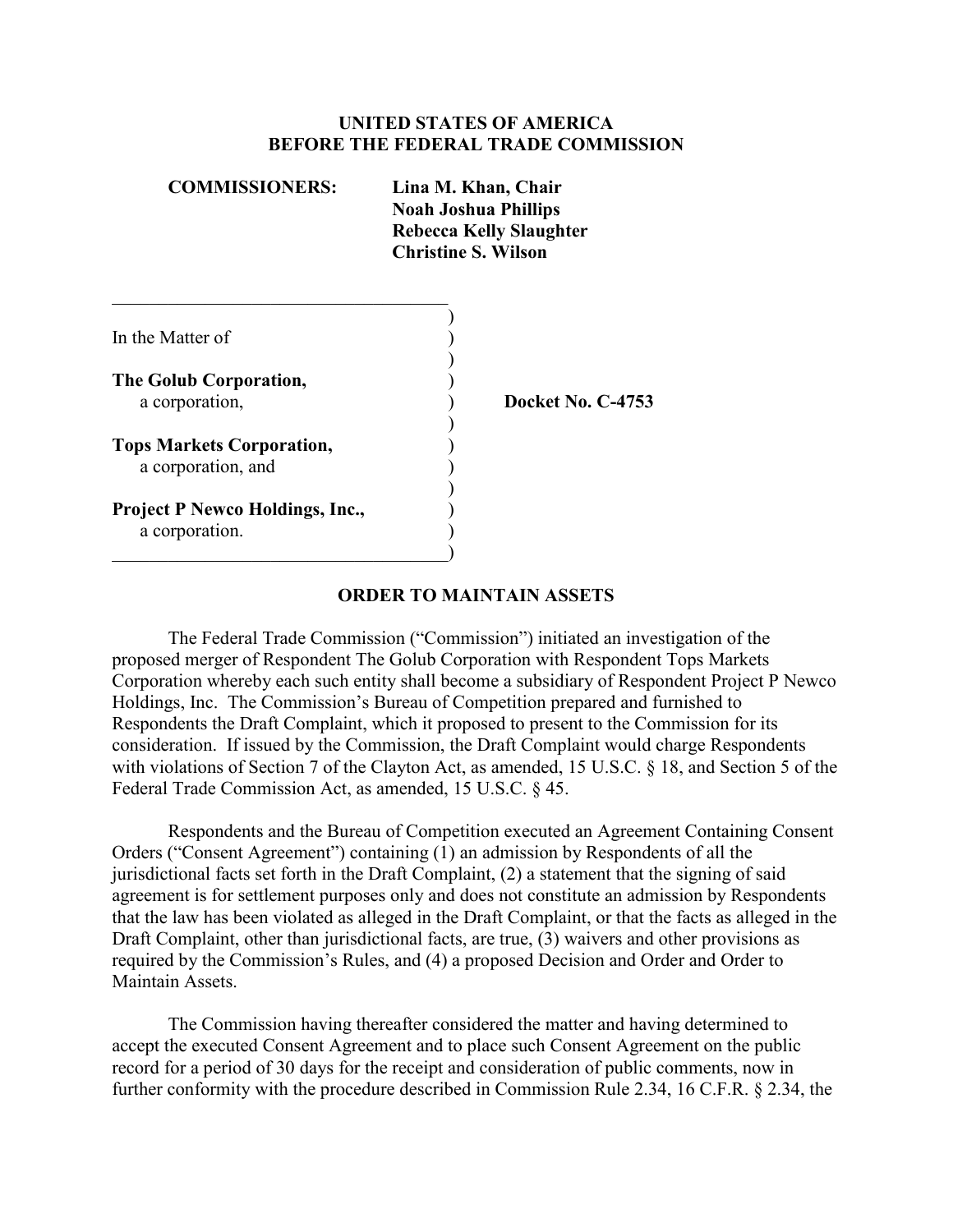Commission hereby issues its Complaint, makes the following jurisdictional findings, and issues this Order to Maintain Assets:

- 1. Respondent The Golub Corporation is a corporation organized, existing, and doing business under and by virtue of the laws of the state of Delaware with its executive offices and principal place of business located at 461 Nott Street, Schenectady, New York 12308.
- 2. Respondent Tops Markets Corporation is a corporation organized, existing, and doing business under and by virtue of the laws of the state of Delaware with its executive offices and principal place of business located at 1760 Wehrle Drive, Williamsville, New York 14221.
- 3. Respondent Project P Newco Holdings, Inc., is a corporation organized, existing, and doing business under and by virtue of the laws of the state of Delaware with its executive offices and principal place of business located at 461 Nott Street, Schenectady, New York 12308.
- 4. The Commission has jurisdiction over the subject matter of this proceeding and of the Respondents and the proceeding is in the public interest.

#### **ORDER**

#### **I.**

**IT IS ORDERED** that, as used in this Order to Maintain Assets, the following definitions and the definitions used in the Consent Agreement and the Decision and Order, which are incorporated herein by reference and made a part hereof, shall apply:

- A. "Decision and Order" means the proposed Decision and Order contained in the Consent Agreement or the Decision and Order issued in this matter:
- B. "Orders" means this Order to Maintain Assets and the Decision and Order.

#### **II. Asset Maintenance**

**IT IS FURTHER ORDERED** that Respondents shall ensure that the Supermarket Assets relating to each Supermarket Business are operated and maintained in the ordinary course of business consistent with past practices until such assets are fully transferred to the Acquirer, and shall:

A. Take all actions necessary to maintain the full economic viability, marketability, and competitiveness of the Supermarket Business and related Supermarket Assets, to minimize the risk of any loss of their competitive potential, to operate them in a manner consistent with applicable laws and regulations, and to prevent their destruction, removal, wasting, deterioration, or impairment (other than as a result of ordinary wear and tear).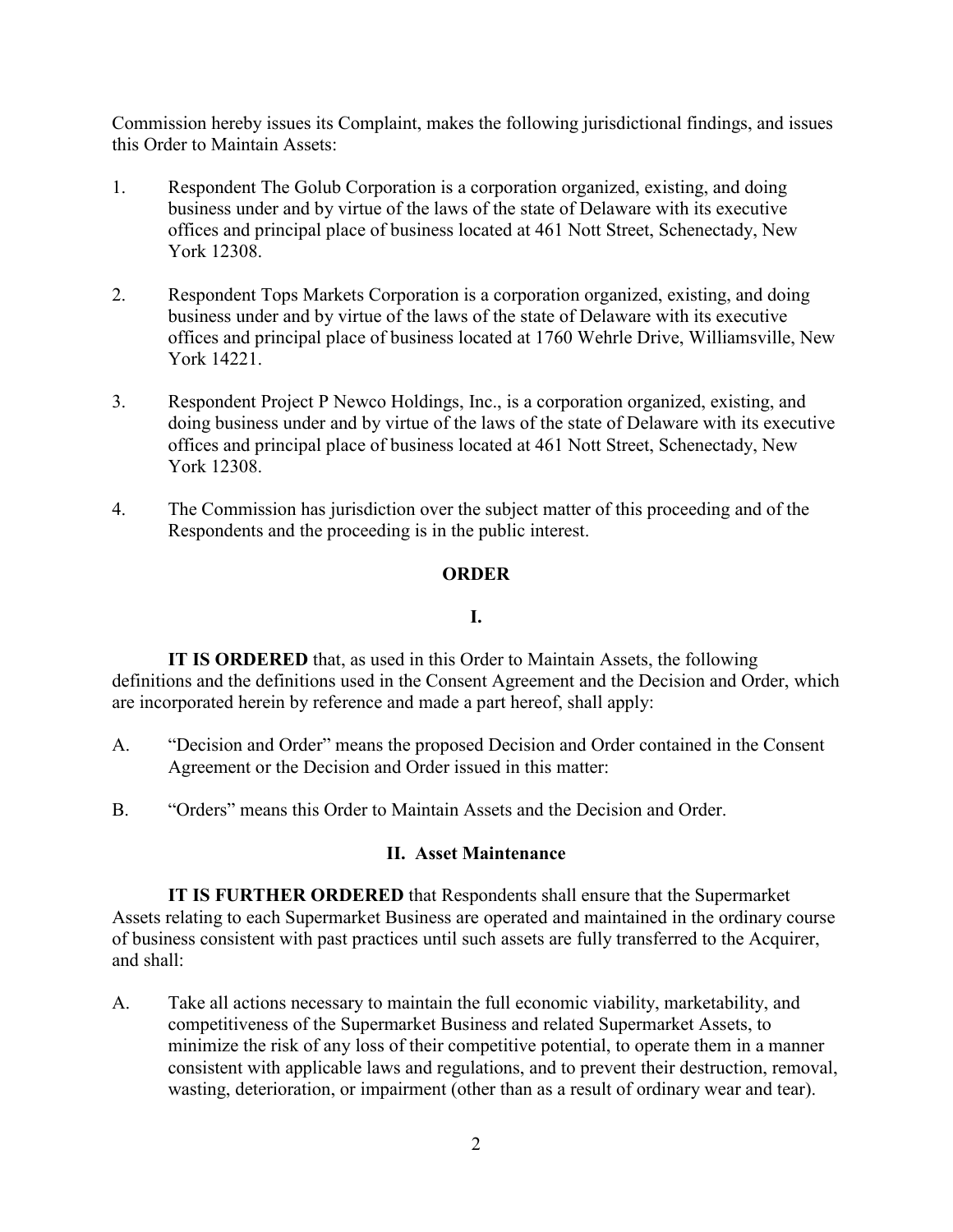- B. Not sell, transfer, encumber, or otherwise impair the Supermarket Business and related Supermarket Assets (other than in the manner prescribed in the Orders) or take any action that lessens their full economic viability, marketability, or competitiveness;
- C. Not terminate the operations of the Supermarket Business and related Supermarket Assets, and shall conduct or cause to be conducted the operations of the Supermarket Business and related Supermarket Assets in the ordinary course of business and in accordance with past practice (including regular repair and maintenance efforts) and as may be necessary to preserve the full economic viability, ongoing operations, marketability, and competitiveness of the Supermarket Business and related Supermarket Assets; and
- D. Use best efforts to preserve the existing relationships with suppliers, customers, employees, governmental authorities, vendors, landlords, and others having business relationships with the Supermarket Business and related Supermarket Assets.

*Provided, however,* that Respondents may take actions that the Acquirer has requested or agreed to in writing and that have been approved in advance by Commission staff, in all cases to facilitate the Acquirer's acquisition of the Supermarket Assets and consistent with the purposes of the Orders.

### **III. Transitional Assistance**

- A. Until Respondents have transferred all Business Information included in the Supermarket Assets, Respondents shall ensure that the Business Information is maintained and updated in the ordinary course of business and shall provide the Acquirer with access to records and information (wherever located and however stored) that Respondents have not yet transferred to the Acquirer, and to employees who possess the records and information.
- B. At the option of Acquirer, Respondents shall provide the Acquirer with Transitional Assistance sufficient to (1) transfer efficiently the applicable Supermarket Assets to the Acquirer and (2) allow the Acquirer to operate the acquired Supermarket Business and Supermarket Assets in a manner that is equivalent in all material respects to the manner in which Respondents did so prior to the Merger.
- C. Respondents shall provide Transitional Assistance:
	- 1. As set forth in the Divestiture Agreement, or as otherwise reasonably requested by the Acquirer (whether before or after the applicable Divestiture Date);
	- 2. At the price set forth in the Divestiture Agreement, or if no price is set forth, at no more than Direct Cost; and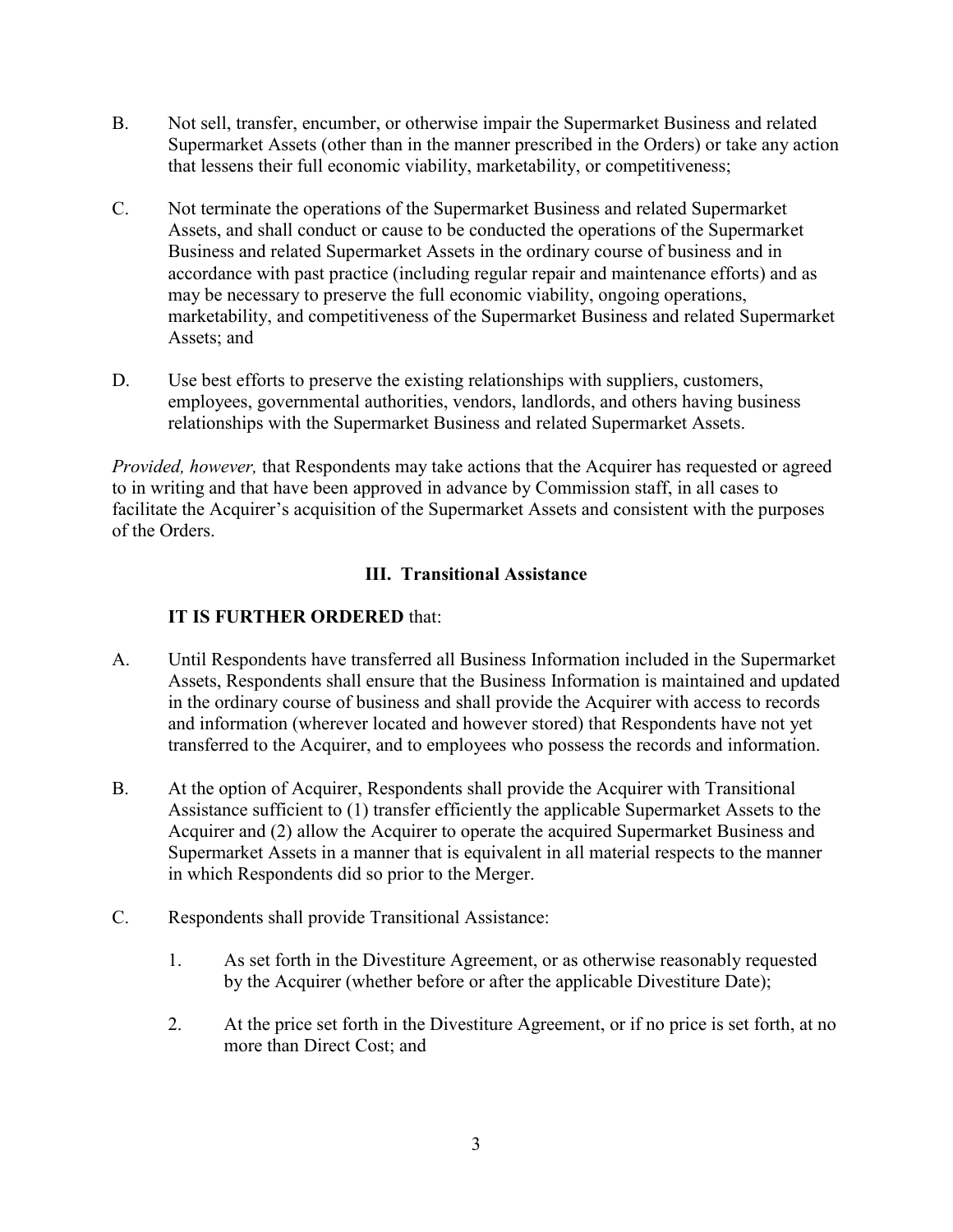3. For a time period sufficient to meet the requirements of this Paragraph, which shall be, at the option of the Acquirer, for up to 12 months after the applicable Divestiture Date;

*Provided, however*, that within 15 days after a request by the Acquirer, Respondents shall file with the Commission a request for prior approval to extend the term for providing Transitional Assistance as the Acquirer requests in order to achieve the purposes of the Orders.

- D. Respondents shall allow the Acquirer to terminate, in whole or part, any Transitional Assistance provisions of the Divestiture Agreement upon commercially reasonable notice and without cost or penalty.
- E. Respondents shall not cease providing Transitional Assistance due to a breach by the Acquirer of the Divestiture Agreement, and shall not limit any damages (including indirect, special, and consequential damages) that the Acquirer would be entitled to receive in the event of Respondents breach of the Divestiture Agreement.

### **IV. Employees**

- A. Until 90 days after the applicable Divestiture Date, Respondents shall cooperate with and assist the Acquirer of any of the Supermarket Assets to evaluate independently and offer employment to any Supermarket Employee.
- B. Until 90 days after the applicable Divestiture Date, Respondents shall:
	- 1. No later than 10 days after a request from the Acquirer, provide a list of all Supermarket Employees and provide Employee Information for each;
	- 2. No later than 10 days after a request from the Acquirer, provide the Acquirer an opportunity to privately interview any of the Supermarket Employees outside the presence or hearing of any employee or agent of any Respondent, and to make offers of employment to any of the Supermarket Employees;
	- 3. Remove any impediments within the control of Respondents that may deter Supermarket Employees from accepting employment with the Acquirer, including, but not limited to, removal of any non-compete or confidentiality provisions of employment or other contracts with Respondents that may affect the ability or incentive of those individuals to be employed by the Acquirer, and shall not make any counteroffer to a Supermarket Employee who receives an offer of employment from the Acquirer;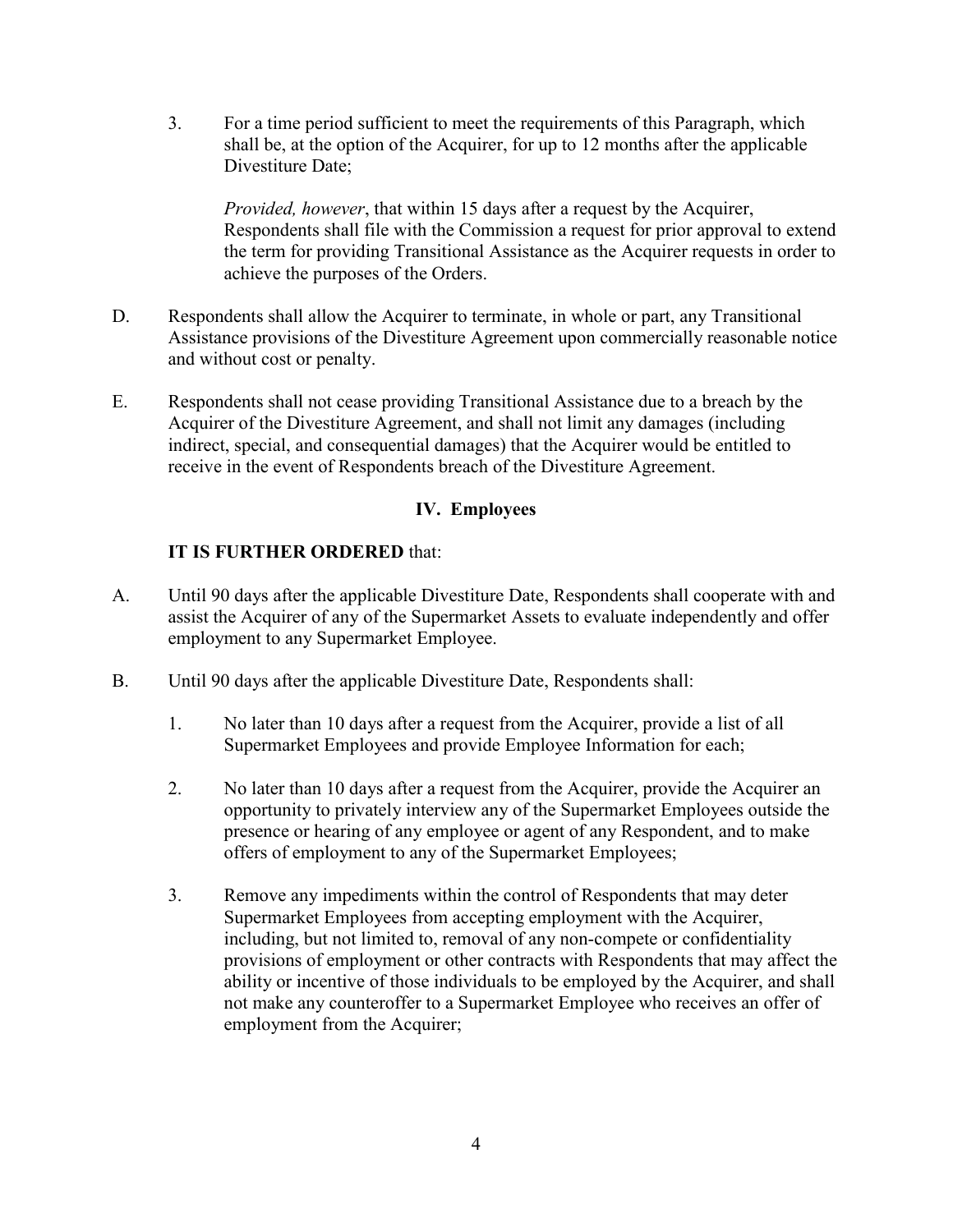*Provided, however*, that nothing in the Orders shall be construed to require Respondents to terminate the employment of any employee or prevent Respondents from continuing the employment of any employee;

- 4. Continue to provide Supermarket Employees with compensation and benefits, including regularly scheduled raises and bonuses and the vesting of benefits;
- 5. Provide reasonable financial incentives for Supermarket Employees to continue in their positions, and as may be necessary, to facilitate the employment of such Supermarket Employees by the Acquirer; and
- 6. Not interfere, directly or indirectly, with the hiring or employing by the Acquirer of any Supermarket Employee, not offer any incentive to such employees to decline employment with the Acquirer, and not otherwise interfere with the recruitment of any Supermarket Employee by the Acquirer.
- C. Respondents shall not, for a period of one year following the applicable Divestiture Date, directly or indirectly, solicit or otherwise attempt to induce any Person employed by the Acquirer to terminate his or her employment with the Acquirer; *provided, however*, Respondents may:
	- 1. Hire any such Person whose employment has been terminated by the Acquirer;
	- 2. Advertise for employees in newspapers, trade publications, or other media, or engage recruiters to conduct general employee search activities, in either case not targeted specifically at one or more Person employed by the Acquirer; or
	- 3. Hire a Person who has applied for employment with Respondents, as long as such application was not solicited or induced in violation of this Section IV.
- D. Respondent shall not enforce any non-compete provision or non-compete agreement against any individual who seeks or obtains a position with the Supermarket Business or does business with the Supermarket Business.

### **V. Confidentiality**

- A. Respondents shall not  $(x)$  disclose (including to Respondents' employees) or  $(y)$  use for any reason or purpose, any Confidential Information received or maintained by Respondents relating to the Supermarket Assets, Supermarket Business, or postdivestiture Supermarket Business; *provided, however,* that Respondents may disclose or use such Confidential Information in the course of:
	- 1. Performing its obligations or as permitted under the Orders or a Divestiture Agreement; or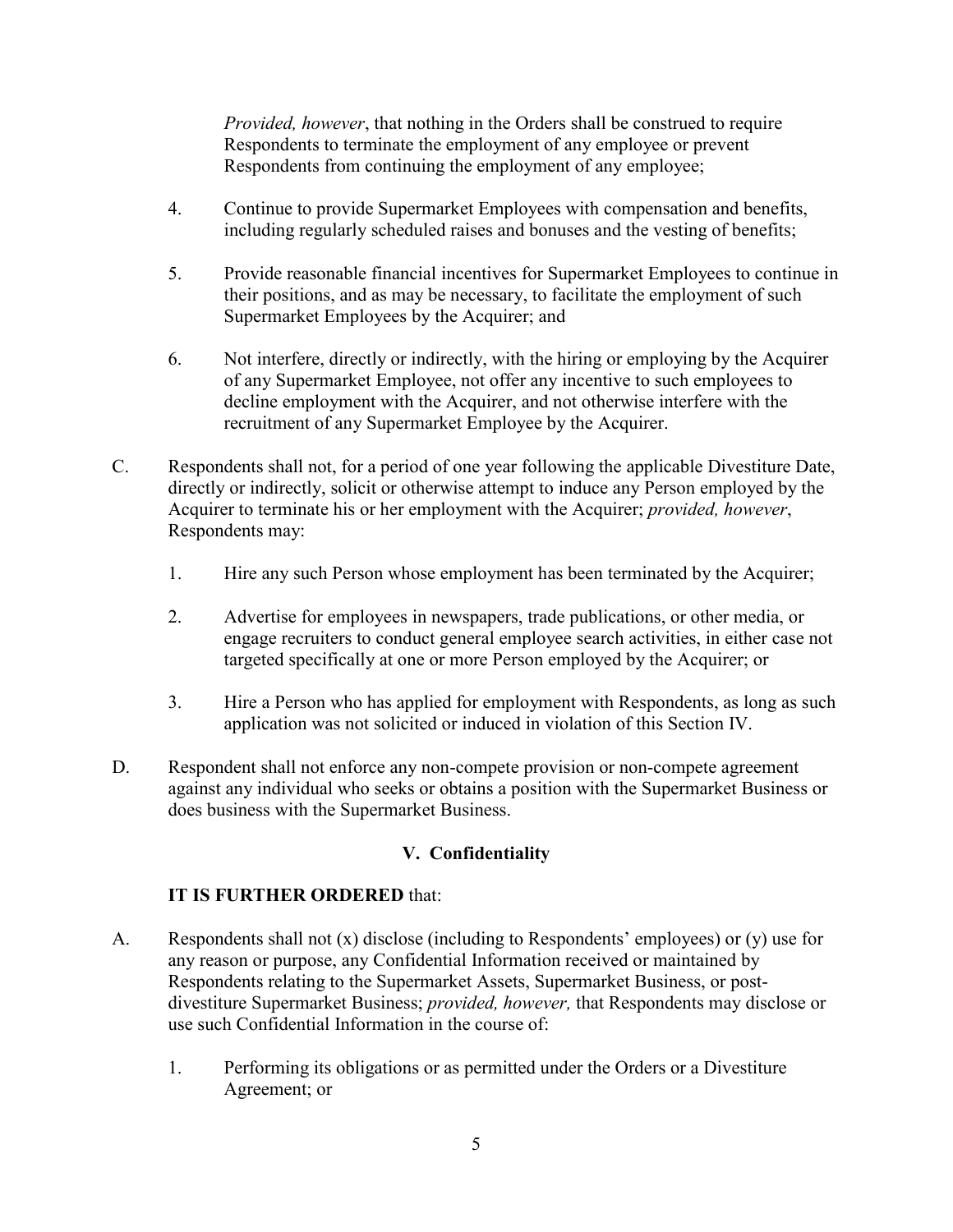- 2. Complying with financial reporting requirements, obtaining legal advice, prosecuting or defending legal claims, investigations, or enforcing actions threatened or brought against the Supermarket Assets or Supermarket Business, or as required by law or regulation, including any applicable securities exchange rules or regulations.
- B. If disclosure or use of any Confidential Information is permitted to Respondents' employees or to any other Person under Paragraph V.A of this Order to Maintain Assets, Respondents shall limit such disclosure or use (1) only to the extent such information is required, (2) only to those employees or Persons who require such information for the purposes permitted under Paragraph V.A, and (3) only after such employees or Persons have signed an agreement to maintain the confidentiality of such information.
- C. Respondents shall enforce the terms of this Section V and take necessary actions to ensure that their employees and other Persons comply with the terms of this Section V, including implementing access and data controls, training its employees, and other actions that Respondents would take to protect their own trade secrets and proprietary information.

# **VI. Consents and Authorizations; Acquirer Due Diligence**

# **IT IS FURTHER ORDERED** that Respondents shall:

A. Respondents shall obtain, no later than the applicable Divestiture Date and at their sole expense, all Consents from third parties and all Governmental Authorizations that are necessary to effect the complete transfer and divestiture of the relevant Supermarket Assets to the Acquirer and for the Acquirer to operate any aspect of the relevant Supermarket Business;

### *Provided, however*:

- 1. Respondents may satisfy the requirement to obtain all Consents from third parties by certifying that the Acquirer has entered into equivalent agreements or arrangements directly with the relevant third party that are acceptable to the Commission, or has otherwise obtained all necessary Consents and waivers; and
- 2. With respect to any Governmental Authorization relating to any Supermarket Assets that are not transferable, Respondents shall, to the extent permitted under applicable law, allow the Acquirer to operate the relevant Supermarket Assets under Respondents' Governmental Authorization pending the Acquirer's receipt of its own Governmental Authorization, and Respondents shall provide such assistance as the Acquirer may reasonably request in connection with its efforts to obtain such Governmental Authorization.
- B. Respondents shall assist each potential Acquirer to conduct a due diligence investigation of the applicable Supermarket Assets and Supermarket Business, including by providing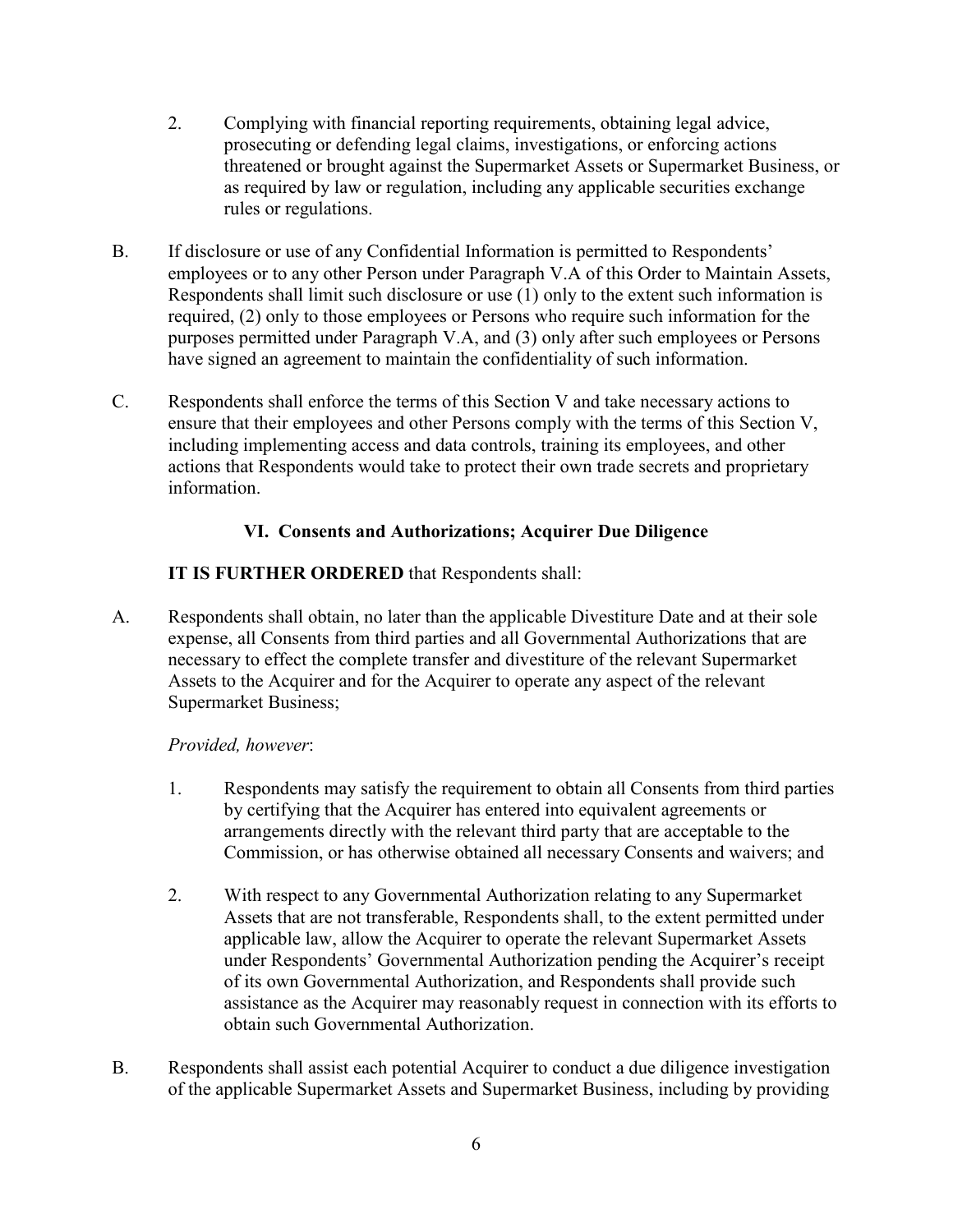sufficient and timely access to all information customarily provided as part of a due diligence process, and affording each Acquirer and its representatives (including prospective lenders and their representatives) full and free access, during regular business hours, to the personnel, assets, Contracts, Governmental Authorizations, Business Information, and other documents and data relating to the applicable Supermarket Business, with such rights of access to be exercised in a manner that does not unreasonably interfere with the operations of Respondents.

### **VII. Monitor**

- A. The Commission appoints Larry Appel to serve as Monitor to observe and report on Respondents' compliance with their obligations as set forth in the Orders.
- B. Respondents and the Monitor may enter into an agreement relating to the Monitor's services. Any such agreement:
	- 1. Shall be subject to the approval of the Commission;
	- 2. Shall not limit, and the signatories shall not construe it to limit, the terms of this Section VII or Section VIII of the Decision and Order ("Monitor Sections"), and to the extent any provision in the agreement varies from or conflicts with any provision in the Monitor Sections, Respondents and the Monitor shall comply with the Monitor Sections; and
	- 3. Shall include a provision stating that the agreement does not limit, and the signatories shall not construe it to limit, the terms of the Orders in this matter, and to the extent any provision in the agreement varies from or conflicts with any provision in the Orders, Respondents and the Monitor shall comply with the Orders.
- C. The Monitor shall:
	- 1. Have the authority to monitor Respondents' compliance with the obligations set forth in the Orders;
	- 2. Act in consultation with the Commission or its staff;
	- 3. Serve as an independent third party and not as an employee or agent of Respondents or of the Commission;
	- 4. Serve without bond or other security;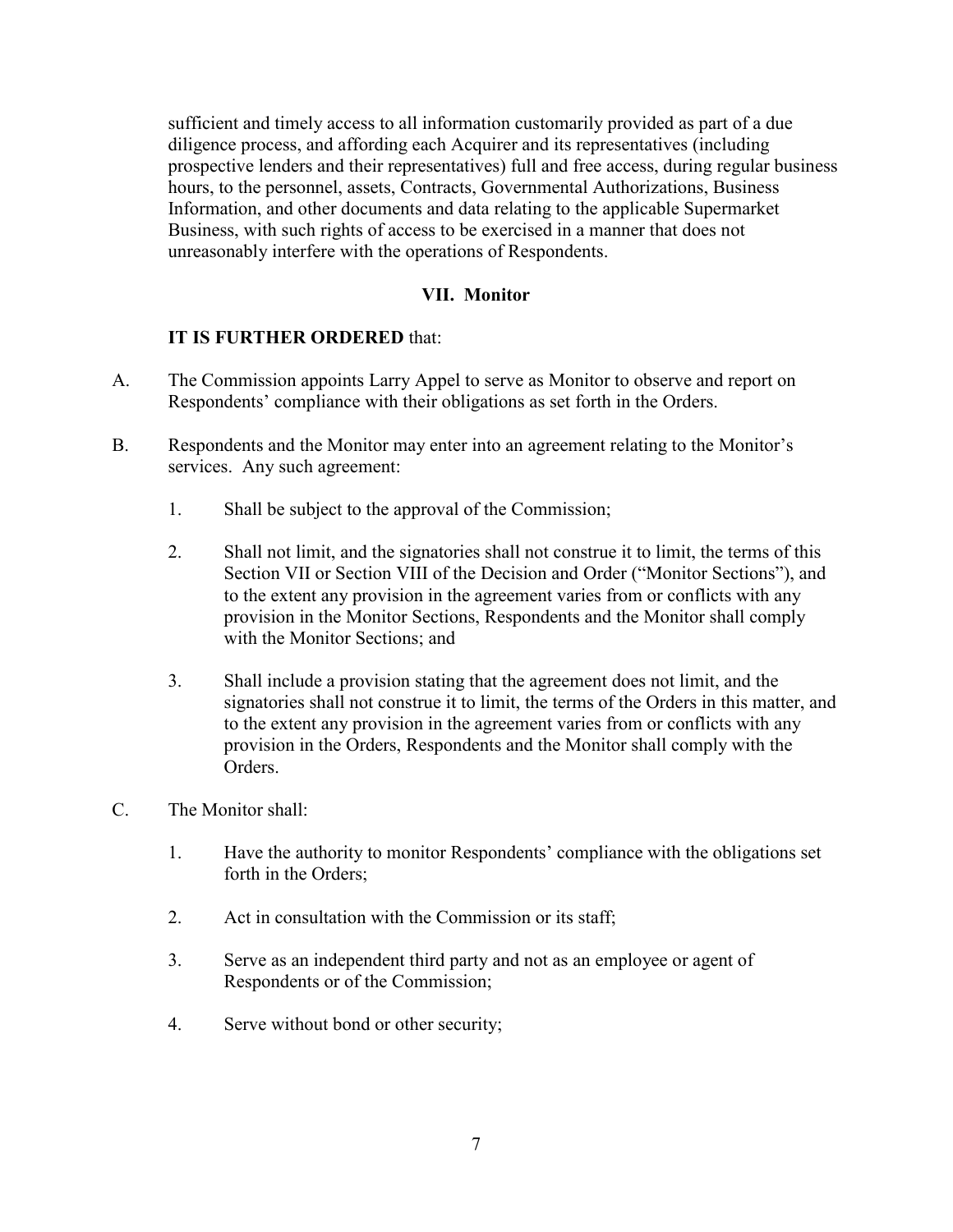- 5. At the Monitor's option, employ such consultants, accountants, attorneys, and other representatives and assistants as are reasonably necessary to carry out the Monitor's duties and responsibilities;
- 6. Enter into a non-disclosure or other confidentiality agreement with the Commission related to Commission materials and information received in connection with the performance of the Monitor's duties and require that each of the Monitor's consultants, accountants, attorneys, and other representatives and assistants shall also enter into a non-disclosure or other confidentiality agreement with the Commission;
- 7. Notify staff of the Commission, in writing, no later than 5 days in advance of entering into any arrangement that creates a conflict of interest, or the appearance of a conflict of interest, including a financial, professional or personal conflict. If the Monitor becomes aware of a such a conflict only after it has arisen, the Monitor shall notify the Commission as soon as the Monitor becomes aware of the conflict;
- 8. Report in writing to the Commission concerning Respondents' compliance with the Orders on a schedule as determined by Commission staff, and at any other time requested by the staff of the Commission; and
- 9. Unless the Commission or its staff determine otherwise, the Monitor shall serve until Commission staff determines that Respondents have satisfied all obligations under Sections II, IV, and VI of the Decision and Order, and files a final report.
- D. Respondents shall:
	- 1. Cooperate with and assist the Monitor in performing his or her duties for the purpose of reviewing Respondents' compliance with their obligations under the Orders, including as requested by the Monitor, (a) providing the Monitor full and complete access to personnel, information and facilities; and (b) making such arrangements with third parties to facilitate access by the Monitor;
	- 2. Not interfere with the ability of the Monitor to perform his or her duties pursuant to the Orders;
	- 3. Pay the Monitor's fees and expenses as set forth in an agreement approved by the Commission, or if such agreement has not been approved, pay the Monitor's customary fees, as well as expenses the Monitor incurs performing his or her duties under the Orders, including expenses of any consultants, accountants, attorneys, and other representatives and assistants that are reasonably necessary to assist the Monitor in carrying out his or her duties and responsibilities;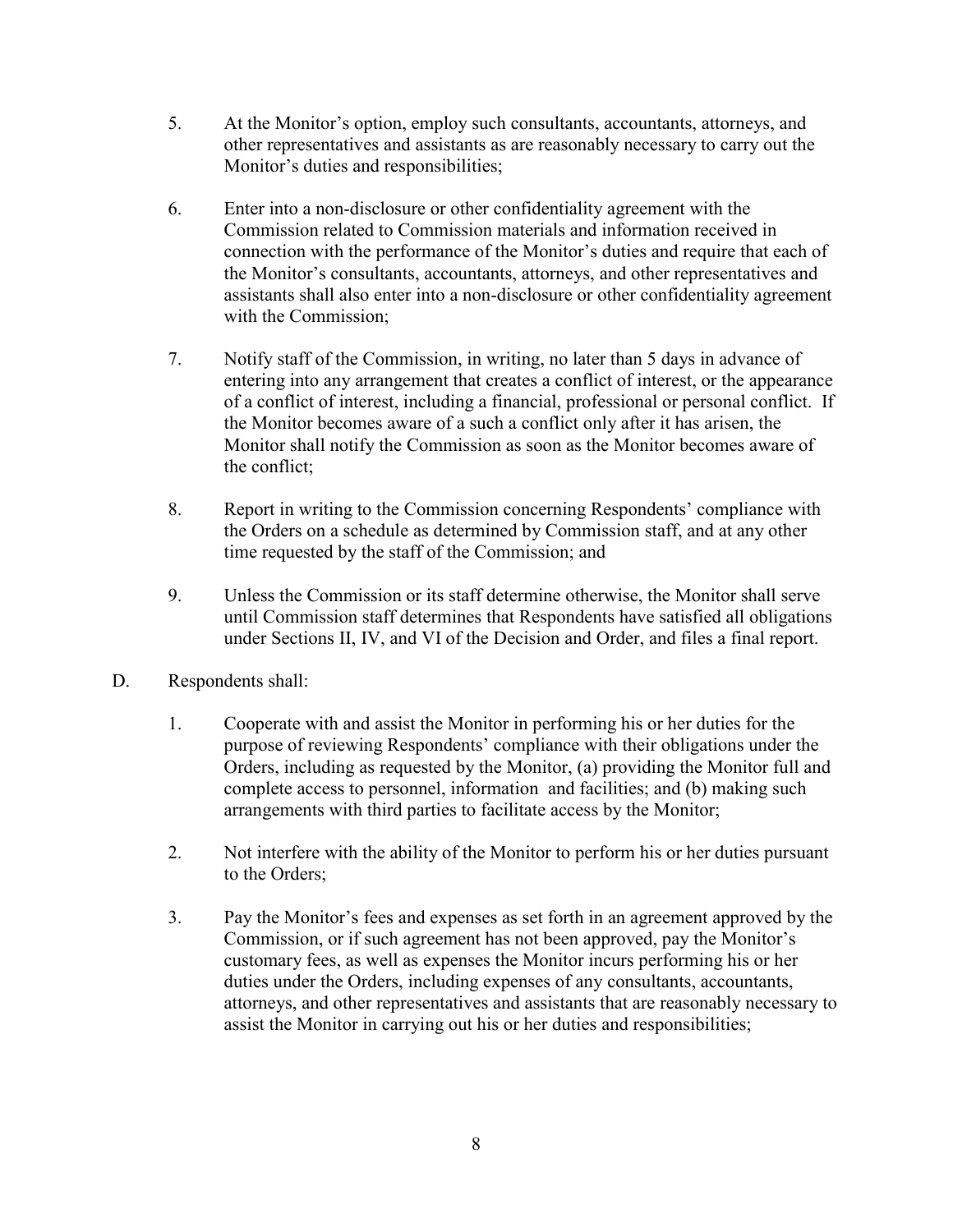- 4. Not require the Monitor to disclose to Respondents the substance of the Monitor's communications with the Commission or any other Person or the substance of written reports submitted to the Commission pursuant to the Orders; and
- 5. Indemnify and hold the Monitor harmless against any loss, claim, damage, liability, and expense (including attorneys' fees and out of pocket costs) that arises out of, or is connected with, a claim concerning the performance of the Monitor's duties under the Orders, unless the loss, claim, damage, liability, or expense results from gross negligence or willful misconduct by the Monitor.
- E. Respondents may require the Monitor and each of the Monitor's consultants, accountants, attorneys, and other representatives and assistants to enter into a customary confidentiality agreement, so long as the agreement does not restrict the Monitor's ability to access personnel, information, and facilities or provide information to the Commission, or otherwise observe and report on the Respondents' compliance with the Orders.
- F. If the Monitor resigns or the Commission determines that the Monitor has ceased to act, has failed to act diligently, or is otherwise unable to continue serving as a Monitor due to the existence of a conflict or other reasons, the Commission may appoint a substitute Monitor. The substitute Monitor shall be afforded all rights, powers, and authorities and shall be subject to all obligations of the Monitor Sections of the Orders. The Commission shall select the substitute Monitor, subject to the consent of the Respondents. Respondents:
	- 1. Shall not unreasonably withhold consent to the appointment of the selected substitute Monitor;
	- 2. Shall be deemed to have consented to the selection of the proposed substitute Monitor if, within 10 days of notice by staff of the Commission of the identity of the proposed substitute Monitor, Respondents have not opposed in writing, including the reasons for opposing, the selection of the proposed substitute Monitor; and
	- 3. May enter into an agreement with the substitute Monitor relating to the substitute Monitor's services that either (a) contains substantially the same terms as the Commission-approved agreement referenced in Paragraph VII.B.; or (b) receives Commission approval.
- G. The Commission may on its own initiative or at the request of the Monitor issue such additional orders or directions as may be necessary or appropriate to assure compliance with the requirements of the Orders.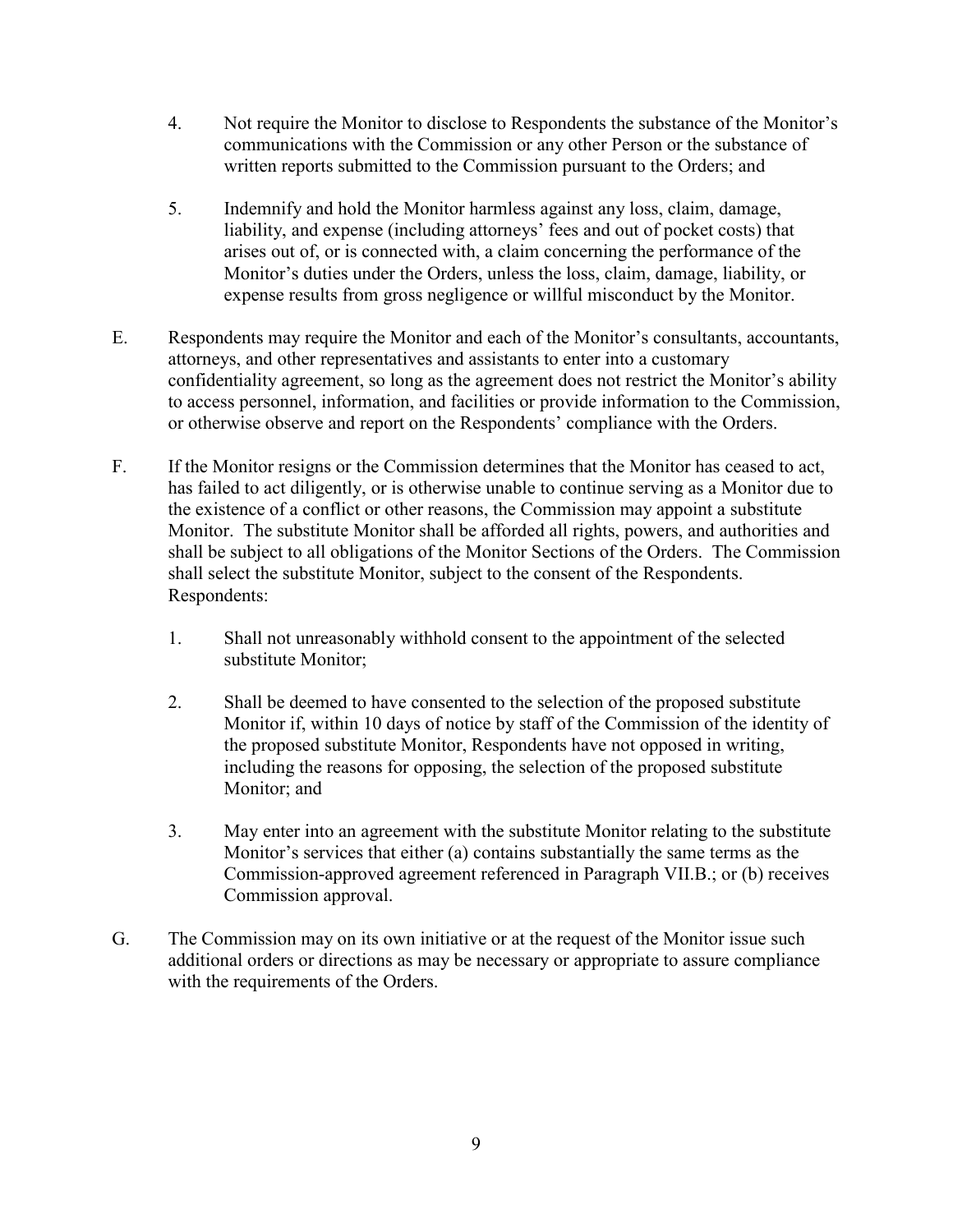#### **VIII. Divestiture Trustee**

- A. If Respondents have not fully complied with the obligations to assign, grant, license, divest, transfer, deliver, or otherwise convey the Supermarket Assets as required by the Decision and Order, the Commission may appoint a trustee ("Divestiture Trustee") to assign, grant, license, divest, transfer, deliver, or otherwise convey these assets in a manner that satisfies the requirements of the Decision and Order.
- B. In the event that the Commission or the Attorney General brings an action pursuant to  $\S$ 5(*l*) of the Federal Trade Commission Act, 15 U.S.C. § 45(l), or any other statute enforced by the Commission, Respondents shall consent to the appointment of a Divestiture Trustee in such action to assign, grant, license, divest, transfer, deliver, or otherwise convey these assets. Neither the appointment of a Divestiture Trustee nor a decision not to appoint a Divestiture Trustee under this Section shall preclude the Commission or the Attorney General from seeking civil penalties or any other relief available to it, including a court-appointed Divestiture Trustee, pursuant to § 5(*l*) of the Federal Trade Commission Act, or any other statute enforced by the Commission, for any failure by the Respondents to comply with the Orders.
- C. The Commission shall select the Divestiture Trustee, subject to the consent of Respondents which consent shall not be unreasonably withheld. The Divestiture Trustee shall be a Person with experience and expertise in acquisitions and divestitures. If Respondents have not opposed, in writing, including the reasons for opposing, the selection of any proposed Divestiture Trustee within 10 days after notice by the staff of the Commission to Respondents of the identity of any proposed Divestiture Trustee, Respondents shall be deemed to have consented to the selection of the proposed Divestiture Trustee.
- D. Not later than 10 days after the appointment of a Divestiture Trustee, Respondents shall execute a trust agreement that, subject to the prior approval of the Commission, transfers to the Divestiture Trustee all rights and powers necessary to permit the Divestiture Trustee to effect the divestitures required by the Decision and Order. Any failure by Respondents to comply with a trust agreement approved by the Commission shall be a violation of the Orders.
- E. If a Divestiture Trustee is appointed by the Commission or a court pursuant to this Paragraph, Respondents shall consent to the following terms and conditions regarding the Divestiture Trustee's powers, duties, authority, and responsibilities:
	- 1. Subject to the prior approval of the Commission, the Divestiture Trustee shall have the exclusive power and authority to assign, grant, license, divest, transfer, deliver, or otherwise convey the assets that are required by the Decision and Order to be assigned, granted, licensed, divested, transferred, delivered, or otherwise conveyed;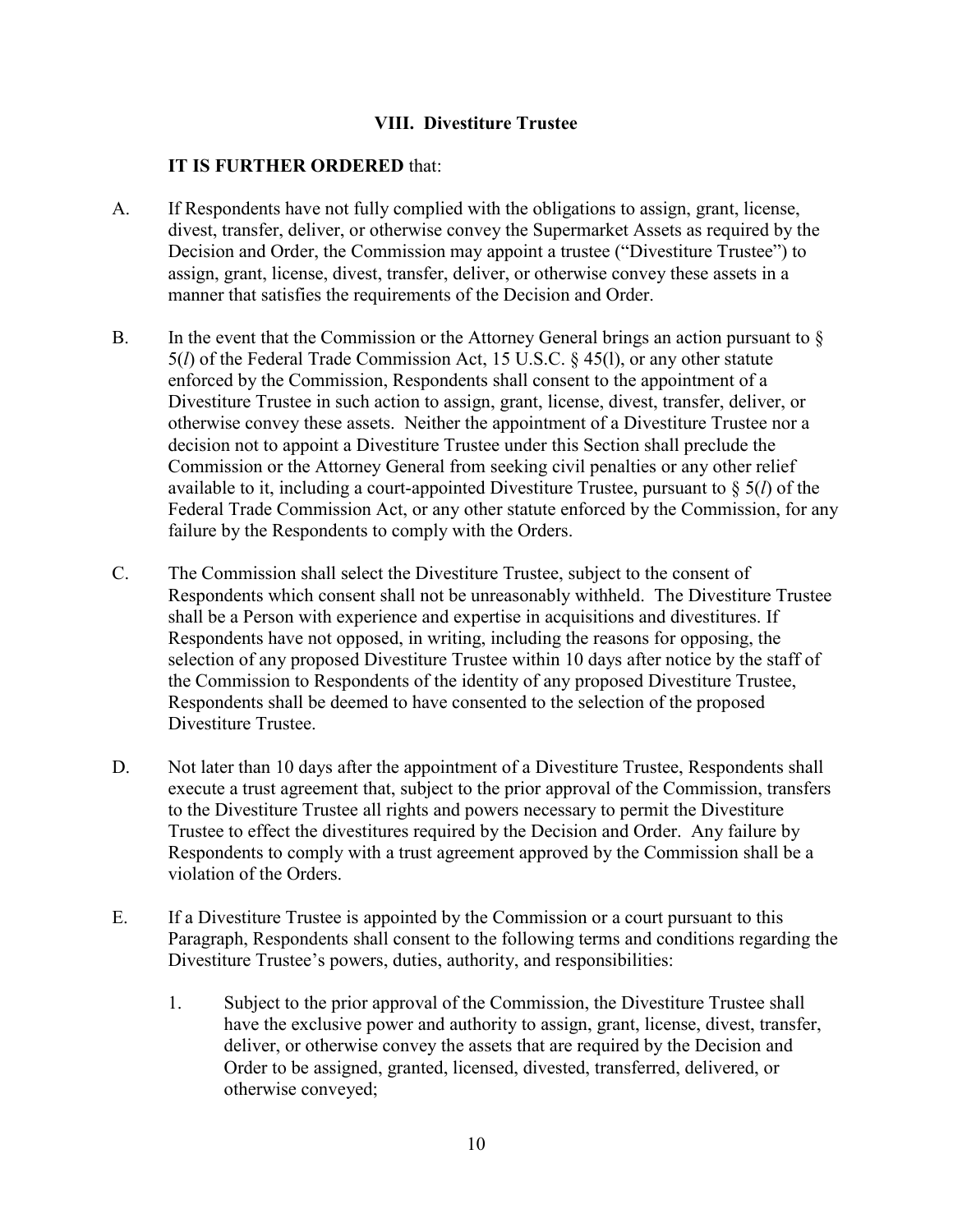2. The Divestiture Trustee shall have one year from the date the Commission approves the trustee trust agreement described herein to accomplish the divestitures, which shall be subject to the prior approval of the Commission. If, however, at the end of the one year period, the Divestiture Trustee has submitted a plan of divestiture or the Commission believes that the divestitures can be achieved within a reasonable time, the divestiture period may be extended by the Commission,

*Provided, however,* the Commission may extend the divestiture period only 2 times;

- 3. Subject to any demonstrated legally recognized privilege, the Divestiture Trustee shall have full and complete access to the personnel, books, records, and facilities related to the relevant assets that are required to be assigned, granted, licensed, divested, delivered, or otherwise conveyed by the Decision and Order and to any other relevant information, as the Divestiture Trustee may request. Respondents shall develop such financial or other information as the Divestiture Trustee may request and shall cooperate with the Divestiture Trustee. Respondents shall take no action to interfere with or impede the Divestiture Trustee's accomplishment of the divestitures. Any delays in divestitures caused by Respondents shall extend the time for divestitures under this Paragraph in an amount equal to the delay, as determined by the Commission or, for a court-appointed Divestiture Trustee, by the court;
- 4. The Divestiture Trustee shall use commercially reasonable best efforts to negotiate the most favorable price and terms available in each contract that is submitted to the Commission, subject to Respondents' absolute and unconditional obligation to divest expeditiously and at no minimum price. The divestiture shall be made in the manner and to an Acquirer that receives the prior approve of the Commission as required by the Decision and Order,

*Provided, however*, if the Divestiture Trustee receives bona fide offers from more than one acquiring person for a divestiture, and if the Commission determines to approve more than one such acquiring person for the divestiture, the Divestiture Trustee shall divest to the acquiring person selected by Respondents from among those approved by the Commission,

*Provided further*, however, that Respondents shall select such person within 5 days of receiving notification of the Commission's approval;

5. The Divestiture Trustee shall serve, without bond or other security, at the cost and expense of Respondents, on such reasonable and customary terms and conditions as the Commission or a court may set. The Divestiture Trustee shall have the authority to employ, at the cost and expense of Respondents, such consultants, accountants, attorneys, investment bankers, business brokers, appraisers, and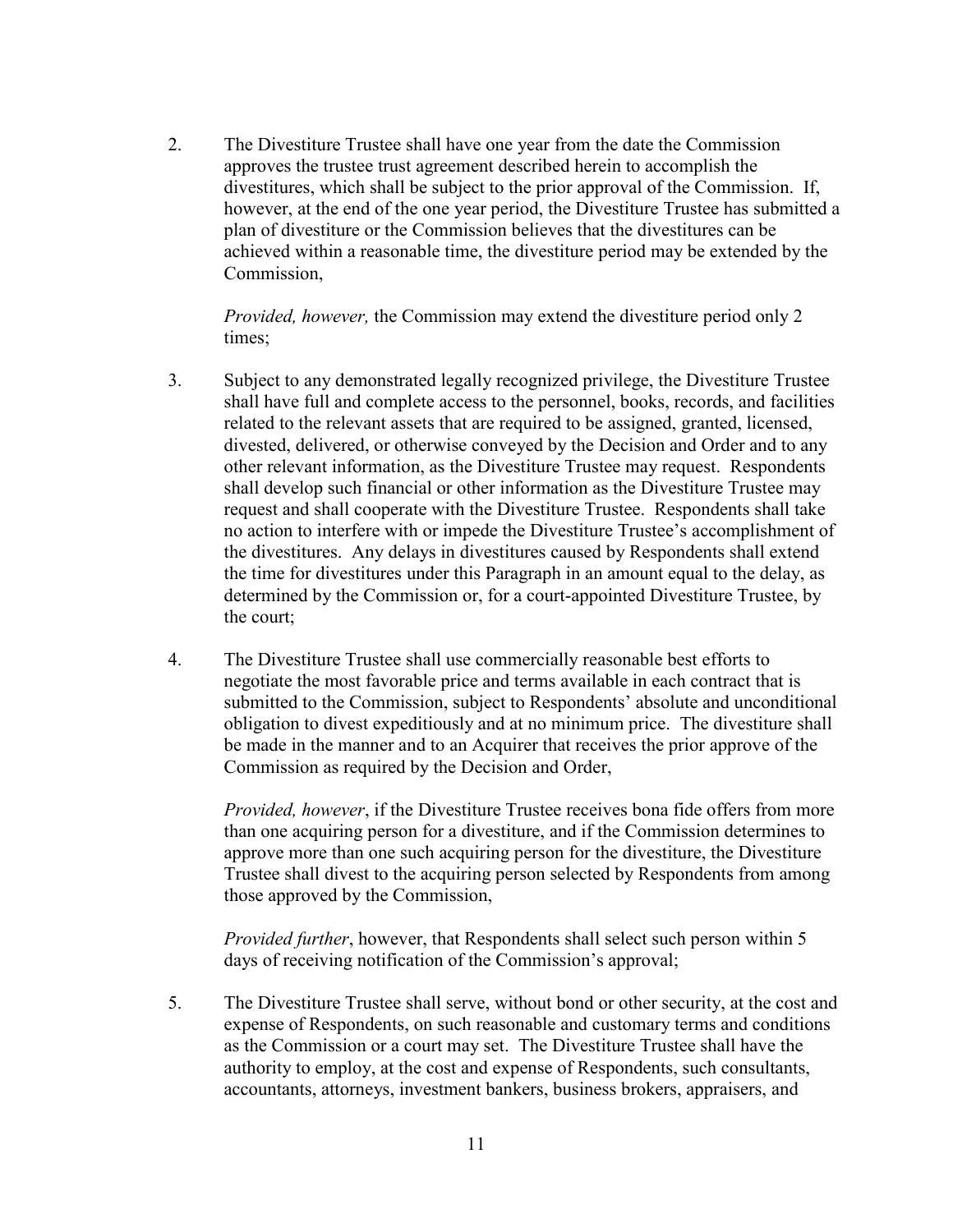other representatives and assistants as are necessary to carry out the Divestiture Trustee's duties and responsibilities. The Divestiture Trustee shall account for all monies derived from the divestiture and all expenses incurred. After approval by the Commission of the account of the Divestiture Trustee, including fees for the Divestiture Trustee's services, all remaining monies shall be paid at the direction of the Respondents, and the Divestiture Trustee's power shall be terminated. The compensation of the Divestiture Trustee shall be based at least in significant part on a commission arrangement contingent on the divestiture of all of the relevant assets that are required to be divested by the Decision and Order;

- 6. Respondents shall indemnify the Divestiture Trustee and hold the Divestiture Trustee harmless against any losses, claims, damages, liabilities, or expenses arising out of, or in connection with, the performance of the Divestiture Trustee's duties, including all reasonable fees of counsel and other expenses incurred in connection with the preparation for, or defense of, any claim, whether or not resulting in any liability, except to the extent that such losses, claims, damages, liabilities, or expenses result from gross negligence or willful misconduct by the Divestiture Trustee;
- 7. The Divestiture Trustee shall have no obligation or authority to operate or maintain the Divestiture Assets required to be divested by the Decision and Order;
- 8. The Divestiture Trustee shall report in writing to Respondents and to the Commission every 30 days concerning the Divestiture Trustee's efforts to accomplish the divestiture; and
- 9. Respondents may require the Divestiture Trustee and each of the Divestiture Trustee's consultants, accountants, attorneys, and other representatives and assistants to sign a customary confidentiality agreement,

*Provided, however*, that such agreement shall not restrict the Divestiture Trustee from providing any information to the Commission.

- F. The Commission may, among other things, require the Divestiture Trustee and each of the Divestiture Trustee's consultants, accountants, attorneys, and other representatives and assistants to sign an appropriate confidentiality agreement related to Commission materials and information received in connection with the performance of the Divestiture Trustee's duties.
- G. If the Commission determines that a Divestiture Trustee has ceased to act or failed to act diligently, the Commission may appoint a substitute Divestiture Trustee in the same manner as provided in this Paragraph.
- H. The Commission or, in the case of a court-appointed Divestiture Trustee, the court, may on its own initiative or at the request of the Divestiture Trustee issue such additional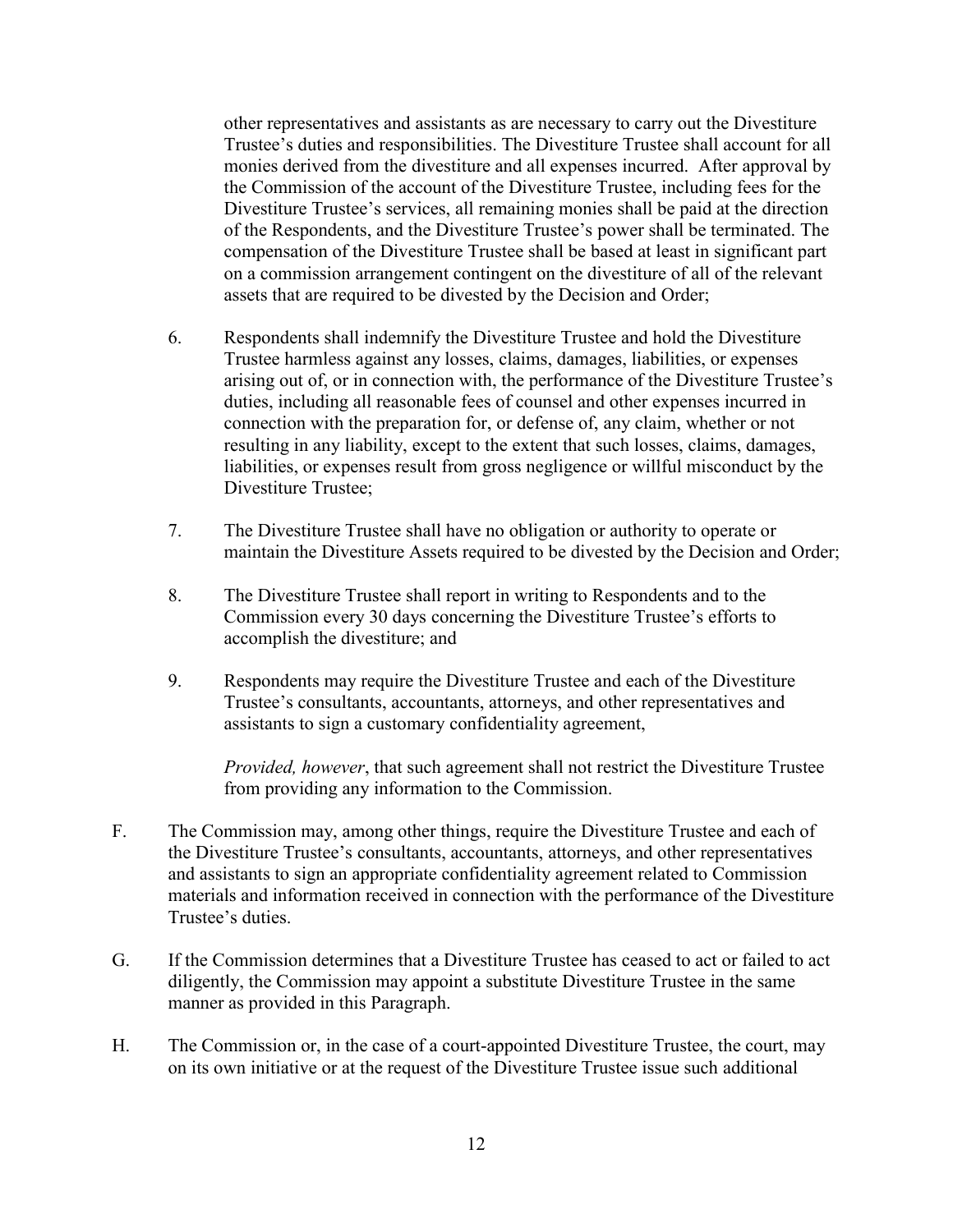orders or directions as may be necessary or appropriate to accomplish the divestitures and other obligations or action required by the Decision and Order.

### **IX. Prior Approval**

**IT IS FURTHER ORDERED** that Respondents shall not, without the prior approval of the Commission, acquire, directly or indirectly, through subsidiaries, partnerships, or otherwise:

- A. Any ownership or leasehold interest in any facility that has operated as a Supermarket in a Relevant Area within 6 months prior to the date of such proposed acquisition; or
- B. Any stock, share capital, equity, or other interest in any entity that owns any interest in or operates a Supermarket, or owned any interest in or operated a Supermarket in a Relevant Area within 6 months prior to such proposed acquisition.

*Provided however*, that Respondents are not required to obtain the prior approval of the Commission for the Respondents' construction or opening of new facilities

# **X. Additional Obligations**

**IT IS FURTHER ORDERED** that Respondents shall neither enter into nor enforce any agreement that restricts the ability of any Person to operate a Supermarket at any location formerly owned or operated by Respondents in a Relevant Area.

### **XI. Compliance Reports**

- A. Respondents shall:
	- 1. Notify Commission staff via email at  $bocompliance(\mathcal{Q})$ ftc.gov of the Merger Date and of the Divestiture Date of the Supermarket Assets relating to each Supermarket Business no later than 5 days after the occurrence of each; and
	- 2. Submit the complete Divestiture Agreement to the Commission at [ElectronicFilings@ftc.gov](mailto:ElectronicFilings@ftc.gov) and [bccompliance@ftc.gov](mailto:bccompliance@ftc.gov) no later than 30 days after Respondents close on a Divestiture Agreement.
- B. Respondents shall file verified written reports ("Compliance Reports") in accordance with the following:
	- 1. Respondents shall submit Compliance Reports 30 days after this Order to Maintain Assets is issued and every 30 days thereafter until the Commission issues a Decision and Order in this matter, and additional Compliance Reports as the Commission or its staff may request.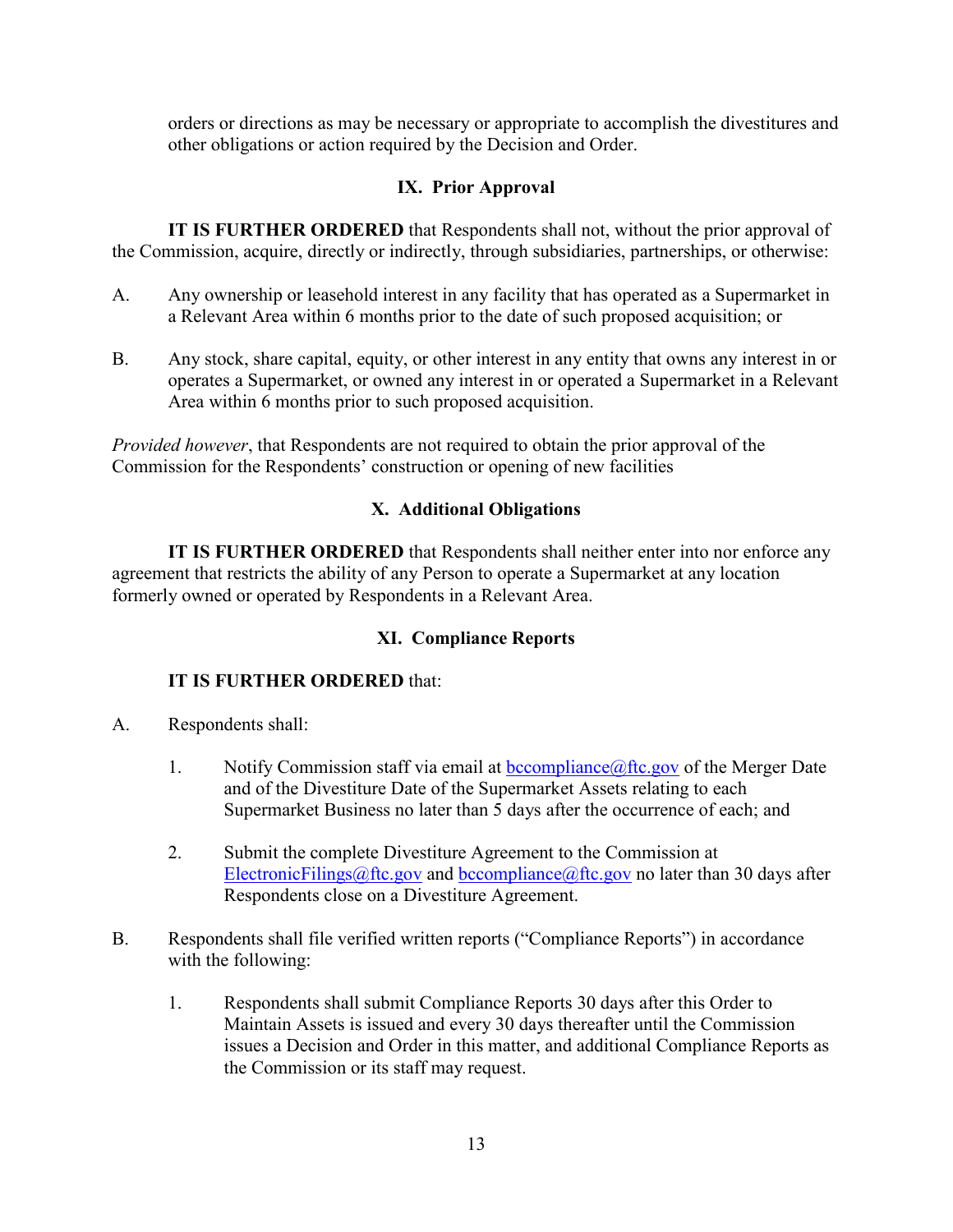- 2. Each compliance report shall contain sufficient information and documentation to enable the Commission to determine independently whether Respondents are in compliance with the Orders. Conclusory statements that Respondents have complied with their obligations under the Orders are insufficient. Respondents shall include in their reports, among other information or documentation that may be necessary to demonstrate compliance, a full description of the measures Respondents have implemented or plan to implement to ensure that they have complied or will comply with each paragraph of the Orders.
- 3. Respondents shall retain all material written communications with each party identified in the Compliance Report and all non-privileged internal memoranda, reports, and recommendations concerning fulfilling Respondents' obligations under the Orders and provide copies of these documents to Commission staff upon request.
- C. Respondents shall verify each compliance report in the manner set forth in 28 U.S.C. § 1746 by the Chief Executive Officer or another officer or employee specifically authorized to perform this function. Respondents shall file its compliance reports with the Secretary of the Commission at [ElectronicFilings@ftc.gov](mailto:ElectronicFilings@ftc.gov) and the Compliance Division at bccompliance  $@$ ftc.gov, as required by Commission Rule 2.41(a), 16 C.F.R. § 2.41(a). In addition, Respondents shall provide a copy of each compliance report to the Monitor if the Commission has appointed one in this matter.

#### **XII. Change in Respondents**

**IT IS FURTHER ORDERED** that Respondents shall notify the Commission at least 30 days prior to:

- A. The proposed dissolution of The Golub Corporation, Tops Markets Corporation, or Project P Newco Holdings, Inc.;
- B. The proposed acquisition, merger, or consolidation of The Golub Corporation, Tops Markets Corporation, or Project P Newco Holdings, Inc.; or
- C. Any other changes in Respondents, including assignment and the creation, sale, or dissolution of subsidiaries, if such changes may affect compliance obligations arising out of the Orders.

#### **XIII. Access**

**IT IS FURTHER ORDERED** that for purposes of determining or securing compliance with the Orders, and subject to any legally recognized privilege, upon written request and 5 days' notice to the relevant Respondent, made to its principal place of business as identified in the Orders, registered office of its United States subsidiary, or its headquarters office, the notified Respondent shall, without restraint or interference, permit any duly authorized representative of the Commission: